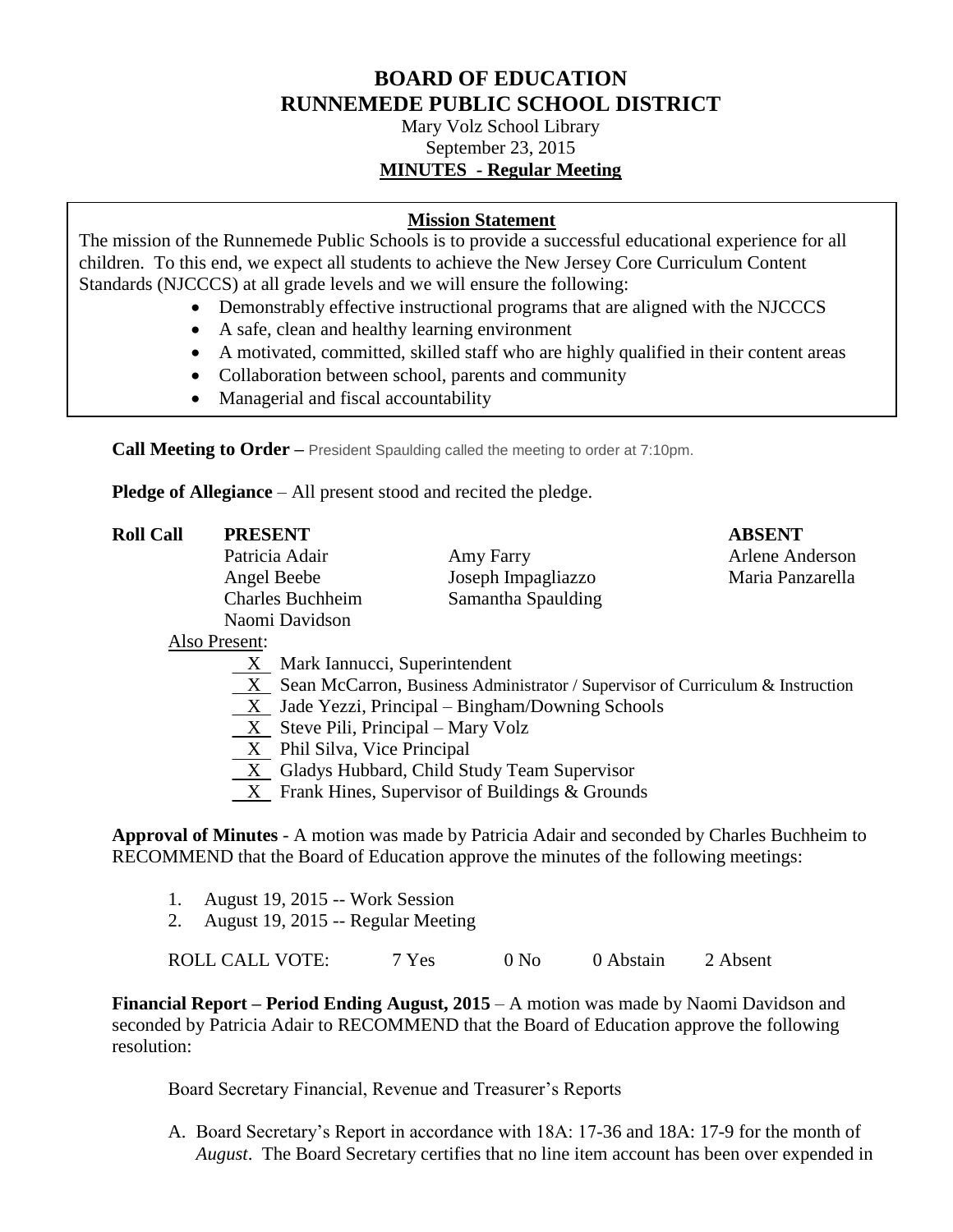violation of N.J.A.C. 6A:23A-16.10 (c) 3 and that sufficient funds are available to meet the District's financial obligations for the remainder of the fiscal year.

- B. Treasurer's Report in accordance with 18A:17-36 and 18A:17-9 for the month of *August*. The Treasurer's and Secretary's report are in agreement for the month of *August* 2015.
- C. Board Secretary in accordance with N.J.A.C. 6A:23A-16.10 (c) 2 certifies that there are no changes in anticipated revenue amounts or revenue sources.
- D. Board of Education Certification pursuant to N.J.A.C. 6A:23A-16.10 (c) 4, we certify that after review of the secretary's monthly financial report (appropriations section) and upon consultation with the appropriate District officials, that to the best of our knowledge no major accounts or funds have been over expended in violation of N.J.A.C. 6A:23A-16.10 (b) and that sufficient funds are available to meet the District's financial obligations for the remainder of the fiscal year.



## **Recognition of Citizens - Public Comments on Agenda Items Only – None at this time.**

- **Secretary / Curriculum Report** Dr. McCarron discussed enVisions Mathematics implementation, Insurance Claim from summer, Audit progress, and ROD Grant update
- **Superintendent's Report** Mr. Iannucci reported the current student count as 865, increased by 18 from last year. He discussed that opening went well, a handicapped spot will be added at Downing, and Kelly Carson (6th Grade ELA Teacher) had four students selected to participate in a National Leadership Conference in D.C.

#### **Principals' Reports**

A. Fire and Security Drills to date were conducted as follows:

| <b>SCHOOL</b>  | <b>TYPE OF DRILL</b> | <b>DATES</b>       | <b>DURATION</b>      |
|----------------|----------------------|--------------------|----------------------|
|                |                      |                    |                      |
| <b>BINGHAM</b> | Fire Drill           | September 9, 2015  | 2 minutes            |
|                | Security             | <b>TBD</b>         |                      |
| <b>DOWNING</b> | Fire Drill           | September 11, 2015 | 2 minutes            |
|                | Security             | <b>TRD</b>         |                      |
| <b>VOLZ</b>    | Fire Drill           | September 14, 2015 | 3 minutes 31 seconds |
|                | Lockdown             | September 16, 2015 | 3 minutes 49 seconds |

- B. Nurse's Report
- C. Buildings and Grounds Report
- D. Special Education Report

# **Other Reports**

- A. PTA Report Reggie Dobbs will be presenting to all 3 schools and performing a family night on October  $15<sup>th</sup>$ . The PTA will be co-sponsoring this event.
- B. Committee Reports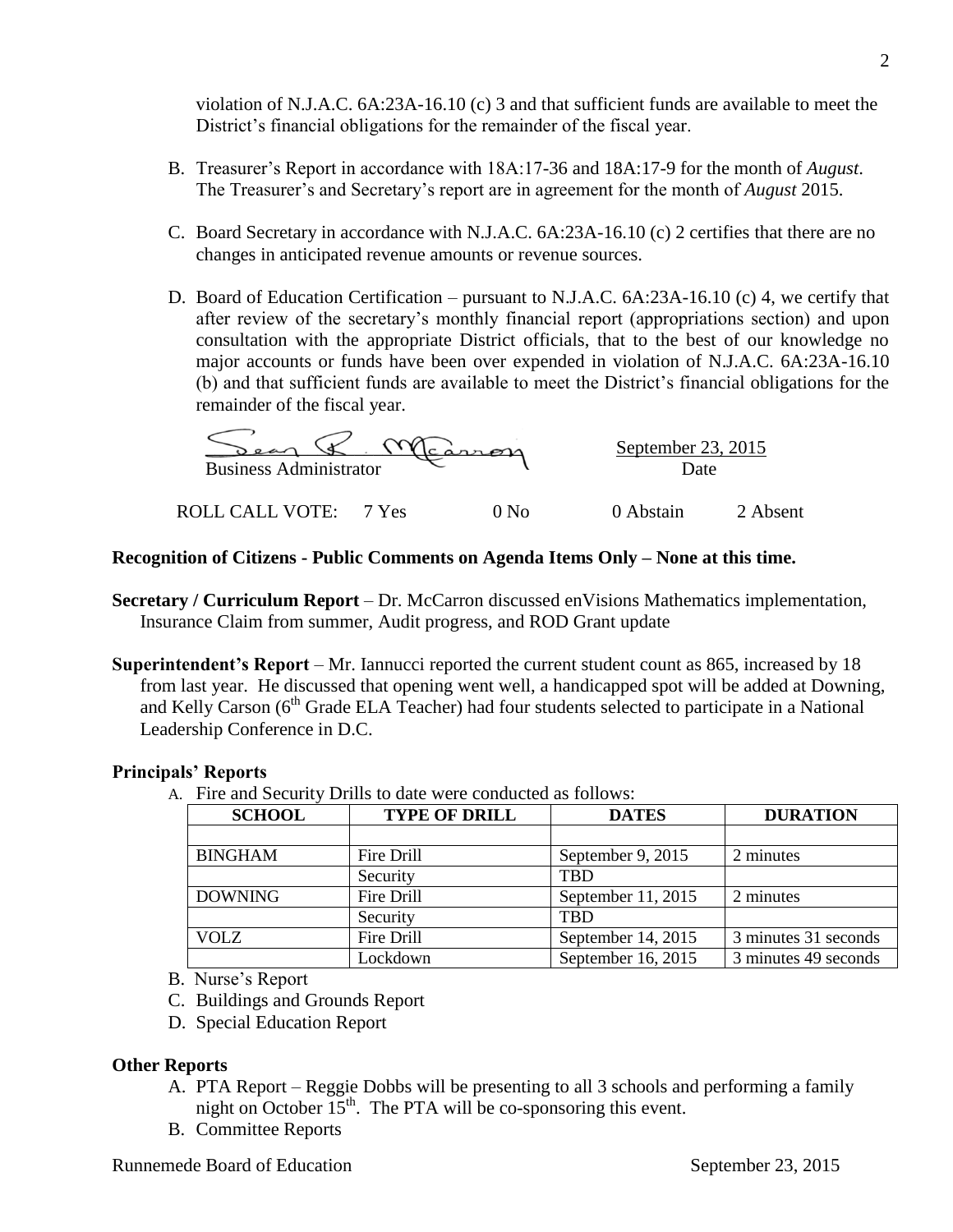- Camden County Educational Services Commission None
- NJSBA Report Next mtg. November  $21^{st}$  / NJSBA Convention October  $27^{th}$
- Black Horse Pike Regional School District None
- Negotiations Committee is beginning to meet

# **New Business**

**PROPERTY & TRANSPORTATION** A motion was made by Charles Buchheim and seconded by Naomi Davidson to approve the following on the recommendation of the Superintendent:

| 1. Facility Use  |                        |                           |             |                                        |  |  |
|------------------|------------------------|---------------------------|-------------|----------------------------------------|--|--|
| <b>FACILITY</b>  | <b>USER</b>            | <b>PURPOSE</b>            | <b>DATE</b> | <b>TIME</b>                            |  |  |
| Mary Volz        | <b>Band and Chorus</b> | Practice/Rehearsals       | 9/14/15     | $7:00am - 7:40am$                      |  |  |
| Music Room (D-6) | Ms. Melissa Maatje     |                           | to          | and                                    |  |  |
|                  |                        |                           | 6/1/16      | $2:15$ pm $-3:00$ pm                   |  |  |
| Mary Volz        | <b>Band</b>            | Small group lessons       | 9/14/15     | Mondays                                |  |  |
| All Purpose Room |                        | for band                  | to $6/1/16$ | $3^{rd}$ and $7^{th}$ period           |  |  |
| (Stage)          |                        |                           |             | Tuesdays                               |  |  |
|                  |                        |                           |             | $2^{nd}$ and $3^{rd}$ period           |  |  |
| Mary Volz        | <b>Honor Society</b>   | <b>Honor Society</b>      | 10/8/15     | $7:00 \text{pm} - 9:00 \text{pm}$      |  |  |
| All Purpose Room | Ms. Kayleigh Root      | <b>Induction Ceremony</b> |             |                                        |  |  |
|                  | Ms. Jeneane            |                           |             |                                        |  |  |
|                  | DeJohn                 |                           |             |                                        |  |  |
| Mary Volz        | Student Council        | Halloween Dance           | 10/23/15    | $2:30 \text{pm} - 3:45 \text{pm}$      |  |  |
| All Purpose Room |                        |                           |             | $4th$ and $5th$ Grade                  |  |  |
|                  |                        |                           |             | $6:30 \text{pm} - 8:30 \text{pm}$      |  |  |
|                  |                        |                           |             | $6^{th}$ , $7^{th}$ and $8^{th}$ Grade |  |  |

## 2. Field Trips

| Location              | <b>Purpose</b> | Date       | <b>Students</b> | <b>Advisor</b>       | <b>Transportation</b>   |
|-----------------------|----------------|------------|-----------------|----------------------|-------------------------|
| Zimmerman's           | Pumpkin        | $10-15-15$ | Preschool       | Cathleen Summerfield | McGough Bus Company     |
| <b>Country Market</b> | picking        |            |                 | Samantha Eib         | 3 buses @ \$225.00 each |
| Sewell, NJ            |                |            |                 |                      | $=$ \$675.00            |

3. First Student to transport Soccer team to an additional away game in Barrington due to a conflict in scheduling, this game was changed from home to away @ \$175.00.

| <b>ROLL CALL VOTE:</b> | 7 Yes | 0 N <sub>0</sub> | 0 Abstain | 2 Absent |
|------------------------|-------|------------------|-----------|----------|
|                        |       |                  |           |          |

**PERSONNEL** A motion was made by Patricia Adair and seconded by Naomi Davidson to approve the following on the recommendation of the Superintendent:

- 1. Alex Taliaferro to move from B+15 Step 6 (\$52,718.00) to Masters Step 6 (\$54,718.00)
- 2. Geri Lagnella as a substitute Cafeteria/Playground Aide
- 3. Rick Coraluzzo as a Substitute Custodian
- 4. Christine Cirillo as Volunteer Field Hockey Coach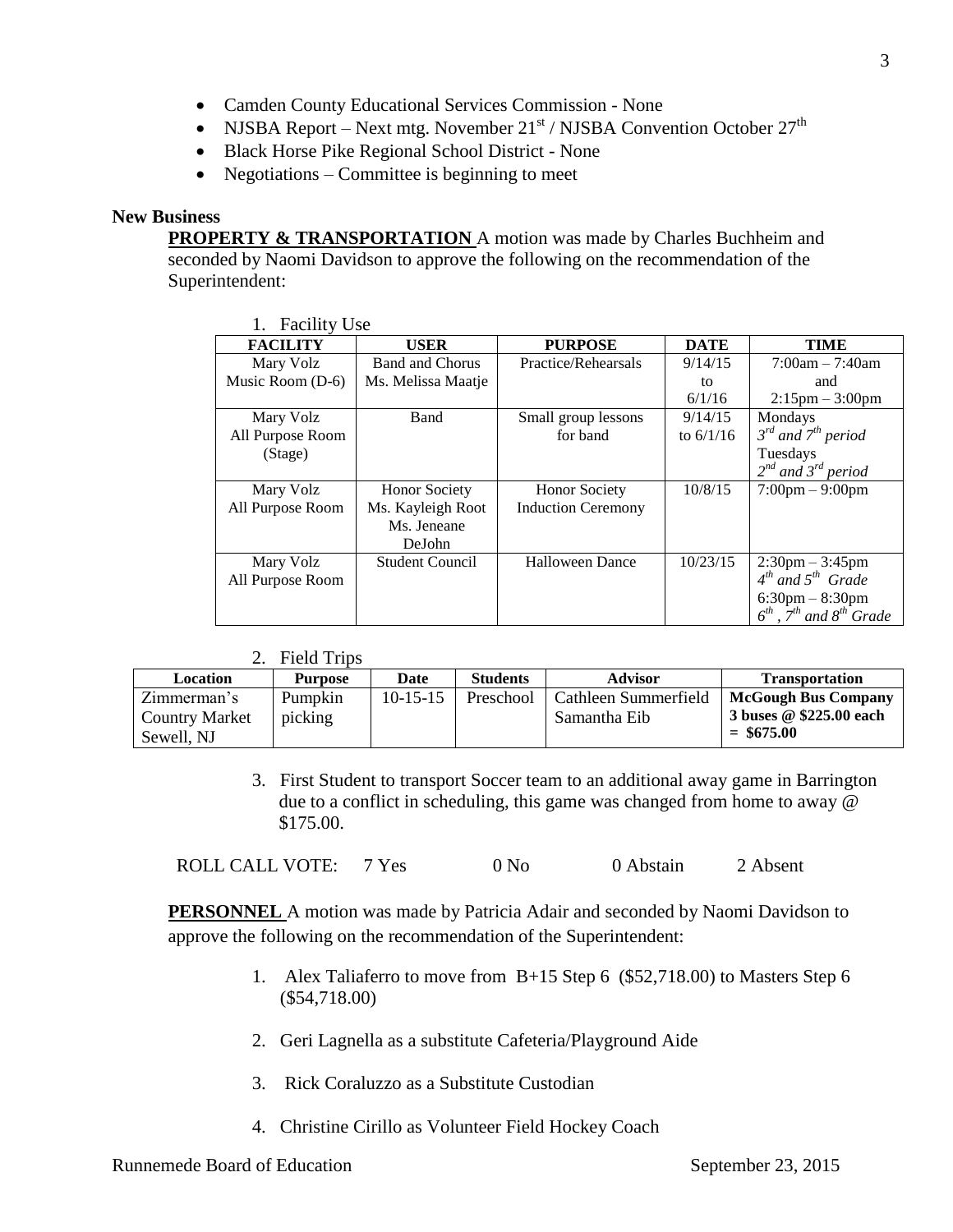- 5. Blaise Cascio as Maintenance worker at \$35,772.00 (pro-rated) start date pending release from other district.
- 6. Marissa Dragani as Instructional Aide  $5<sup>th</sup>$  Grade @\$16,400.00 Step 1
- 7. Volunteer nurses from Newborn Nurses (student's private nurse) for student #6100472894 to be with student so that they may stay afterschool for extra help.
- 8. Employee #688 to extend NJ FMLA to March 7, 2015
- 9. Maureen Duffy as Long-term Substitute from October 5, 2015 to March 4, 2015 at Step 2, \$49,645.00 (pro-rated)
- 10. Bookmates to support the Bingham and Downing Elementary School for the 15-16 school year – 15 approved volunteers
- 11. Stephen Bonora for Chromebook Repair, Updates, PARCC preparation, and presentations not to exceed 10 hours per month (as per REA Agreement).

*Mrs. Farry asked if this would be enough time to complete the assignment.* 

- 12. Employee #6 for medical leave from October 1, 2015 to October 30, 2015
- 13. Anthony Azzarano, Gloria Lancioni and Tina Bestanic for Substitute Playground/Cafeteria Aides (Pending Paperwork)
- 14. Employee #397 medical leave from September 1, 2015 to October 30, 2015
- 15. Employee #412 for FLA (6 weeks) January 4, 2016 to February 15, 2016
- 16. Amanda Mazzone as Long Term Substitute (TBD)
- 17. Kristin Thompson as Instructional Aide at \$16,400.00 Step 1
- 18. Brittany Hearn as Instructional Aide at \$16,400.00 Step1

|  | ROLL CALL VOTE: | 7 Yes | 0 N <sub>0</sub> | 0 Abstain | 2 Absent |
|--|-----------------|-------|------------------|-----------|----------|
|--|-----------------|-------|------------------|-----------|----------|

- **FINANCE** A motion was made by Charles Buchheim and seconded by Patricia Adair to approve the following on the recommendation of the Superintendent and School Business Administrator to approve the following as attached:
	- 1. Transfers and Appropriation/Revenue Adjustments *August* Cash Report – *August* Receipt Report – *August* Treasurer's Report – *August* Board Secretary's Report – *August*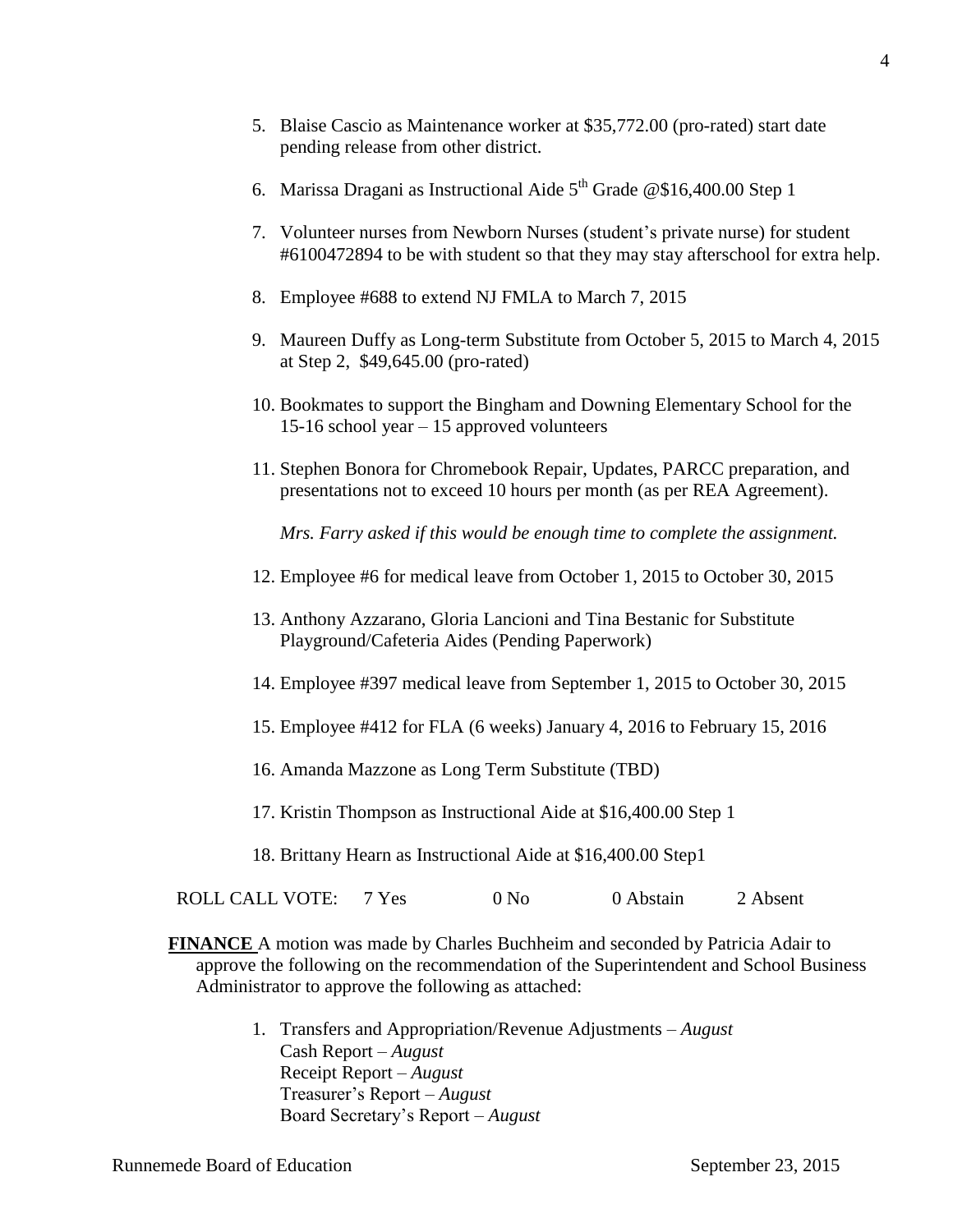2. Professional Development Workshops

| <b>NAME</b>               | <b>WORKSHOP/CONFERENCE</b>                     | DATE(S)/TIME                      | <b>COST</b>      |
|---------------------------|------------------------------------------------|-----------------------------------|------------------|
| Naomi Davidson            | Salem County School Boards                     | 9/10/15                           | $\Omega$         |
|                           | <b>Association Meeting</b>                     | $6:00 \text{pm} - 9:00 \text{pm}$ | Mileage          |
|                           | Sponsor: NJSBA                                 |                                   |                  |
|                           | Location: Salem County, NJ                     |                                   |                  |
| <b>Gladys Hubbard</b>     | 2015 NJ APA Administration                     | 9/15/15                           | $\mathbf{0}$     |
|                           | <b>Training</b>                                | $9:00am - 3:30pm$                 | <b>Mileage</b>   |
|                           | <b>Sponsor: NJ Department of</b>               |                                   |                  |
|                           | <b>Education</b>                               |                                   |                  |
|                           | Location: Hotel ML Mt. Laurel,<br><b>NJ</b>    |                                   |                  |
| Patricia Adair            | <b>Camden County Fall Meeting</b>              | 9/29/15                           | $\theta$         |
| Naomi Davidson            | Sponsor: NJSBA                                 | $7:00 \text{pm} - 9:00 \text{pm}$ | Mileage          |
|                           | Location: Villari's Lakeside                   |                                   |                  |
|                           | Sicklerville, NJ                               |                                   |                  |
| Patricia Adair            | NJSBA - PARCC Workshop                         | 10/06/15                          | $\theta$         |
| Angel Beebe               | Sponsor: NJSBA                                 | 6pm                               | Mileage          |
| <b>Charles Buchheim</b>   | Location: Villari's Lakeside                   |                                   |                  |
| Naomi Davidson            | Sicklerville, NJ                               |                                   |                  |
| Michelle DiMatties        | <b>Incorporating Cultural Competence</b>       | 10/9/15                           | \$129.00         |
|                           | into Ethical Decision Making                   | $9:30am - 3:30pm$                 | Mileage          |
|                           | Sponsor: Rutgers School of Social              |                                   |                  |
|                           | Work                                           |                                   |                  |
|                           | Location: Glassboro, NJ                        |                                   |                  |
| Sean McCarron             | What Brain Research Says About                 | 10/16/15                          | $\Omega$         |
|                           | Explicit Instruction for Spelling &            | $9:00am - 2:30pm$                 | Mileage          |
|                           | Word Study: Implications for                   |                                   |                  |
|                           | Success with CCSS Especially for               |                                   |                  |
|                           | Students with Dyslexia                         |                                   |                  |
|                           | Sponsor: Zaner-Bloser                          |                                   |                  |
|                           | Location: Maggiano's                           |                                   |                  |
|                           | Cherry Hill, NJ                                |                                   |                  |
| Patricia Wilson           | NJSBA 2015 Conference                          | 10/27/15                          | $\overline{0}$   |
|                           | Sponsor: NJSBA                                 | 10/28/15                          |                  |
|                           | Location: Tropicana Casino and                 |                                   |                  |
| Charles Buchheim          | Resort, Atlantic City, NJ                      | $11 - 21 - 15$                    | $\boldsymbol{0}$ |
| Naomi Davidson            | <b>Fall Delegate Meeting</b><br>Sponsor: NJSBA |                                   |                  |
|                           | Location: TBA                                  | Time TBA                          | Mileage          |
| Naomi Davidson            | Camden/Gloucester County Joint                 | $12 - 1 - 15$                     | $\Omega$         |
|                           | <b>SBA</b> Meeting                             | $6:00 \text{pm} - 9:00 \text{pm}$ | Mileage          |
|                           | Sponsor: NJSBA                                 |                                   |                  |
|                           | Location: Villari's Lakeside                   |                                   |                  |
|                           | Sicklerville, NJ                               |                                   |                  |
| <b>Michelle DiMatties</b> | <b>Supporting Children &amp; Families</b>      | $12 - 2 - 15$                     | \$30.00          |
|                           | <b>Healthy Schools, Healthy</b>                | $9:00am - 3:00pm$                 | <b>Mileage</b>   |
|                           | <b>Children</b>                                |                                   |                  |
|                           | <b>Sponsor: Stockton University</b>            |                                   |                  |
|                           | <b>Location: SRI &amp; ETTC</b>                |                                   |                  |
| Michelle DiMatties        | Building Effective IEP's within the            | 12/11/15                          | \$129.00         |
|                           | Guidelines of NJ Admin. Law                    | $9:30am - 3:30pm$                 | Mileage          |
|                           | Sponsor: Rutgers School of Social              |                                   |                  |
|                           | Work                                           |                                   |                  |
|                           | Location: Bordentown, NJ                       |                                   |                  |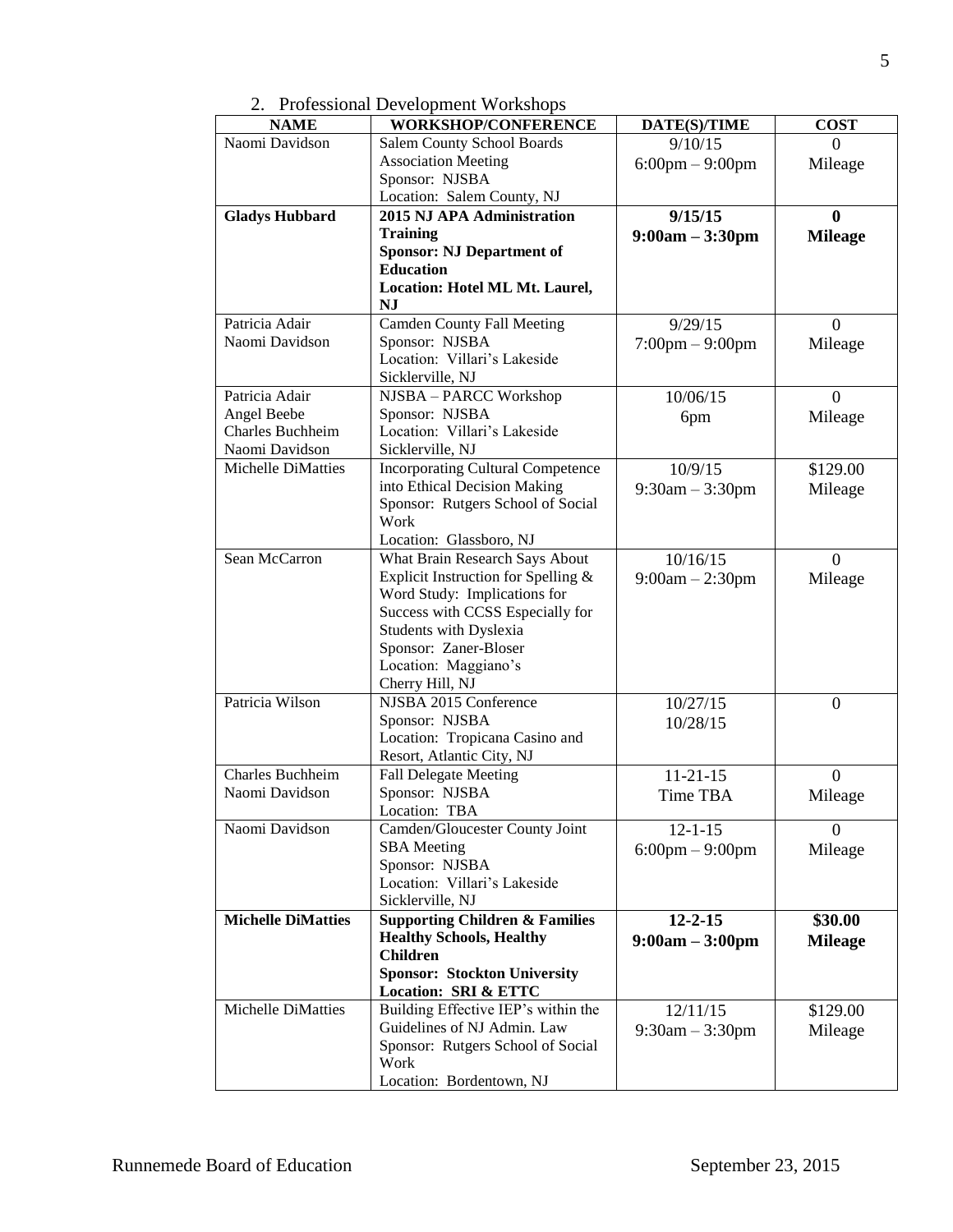3. Payment of Bills (Bills Lists attached)

| <b>ACCOUNT PERIOD/BATCH #</b>          | <b>TOTAL AMOUNT</b> |
|----------------------------------------|---------------------|
| Bills List #1 $-$ Payroll 08/14/15     | \$89,250.60         |
| Bills List #2 - Payroll                | \$69,218.00         |
| Bills List $#3 - A/P$ Batch $#61$      | \$465,980.31        |
| Bills List #4 $- A/P$ Batch #63        | \$719,279.44        |
| Bills List #5 - Batch #77,#78,#79, #80 | \$108,537.56        |
| Cafeteria – A/P Batch #62              | \$5,912.21          |
| <b>TOTAL</b>                           | \$1,458,178.12      |

4**. RESOLVE** to enter into a cooperative pricing system as part of the Garden State Co-Op for the purchase of goods and services for food service for the 2015- 2016 school year and;

**FURTHER RESOLVED** to agree that the Atlantic County Special Services School District (ACSSSD) be the lead agency and represent the Co-Op for bidding purposes.

- 5. Acknowledge Memorandum of Understanding for SEMI (Special Education Medicaid Initiative), originally BOE approved March 2013, allowing us to continue participation in this state-wide program initiative.
- 6. Transportation of a "domiciled homeless" Runnemede resident, grade 8, to Gateway Regional School District for the 2015-2016 school year on the RUNN1 Runnemede School District bus.
- 7. Enter into a shared service transportation agreement with the Black Horse Pike Regional School District for the transportation of a "domiciled homeless" Runnemede resident, grade 9, to the Gateway Regional School District for the 2015-2016 school year on the RUNN1 Runnemede School District bus to be billed monthly at \$2,250; \$125 per diem or \$22,500 yearly.
- 8. Agreement with Blackboard Connect Inc. to provide notification service from July 1, 2015 through June 30, 2016.
- 9. Contract with Kennedy University Hospital to examine and treat our students who are suspected of substance abuse for the 2015-2016 school year.
- 10. Special Education Tuition Contract *Extended School Year* with Gloucester County Special Services Commission to provide educational services to SID# 7338058655, SID# 6847236573, SID# 5980998953, SID# 2043172384, SID# 7813462374, SID# 1729627751 from July 13, 2015 through August 13, 2015.
- 11. Contract with Archbishop Damiano School to provide educational services to SID# 7443059652 for the 2015-2016 school year.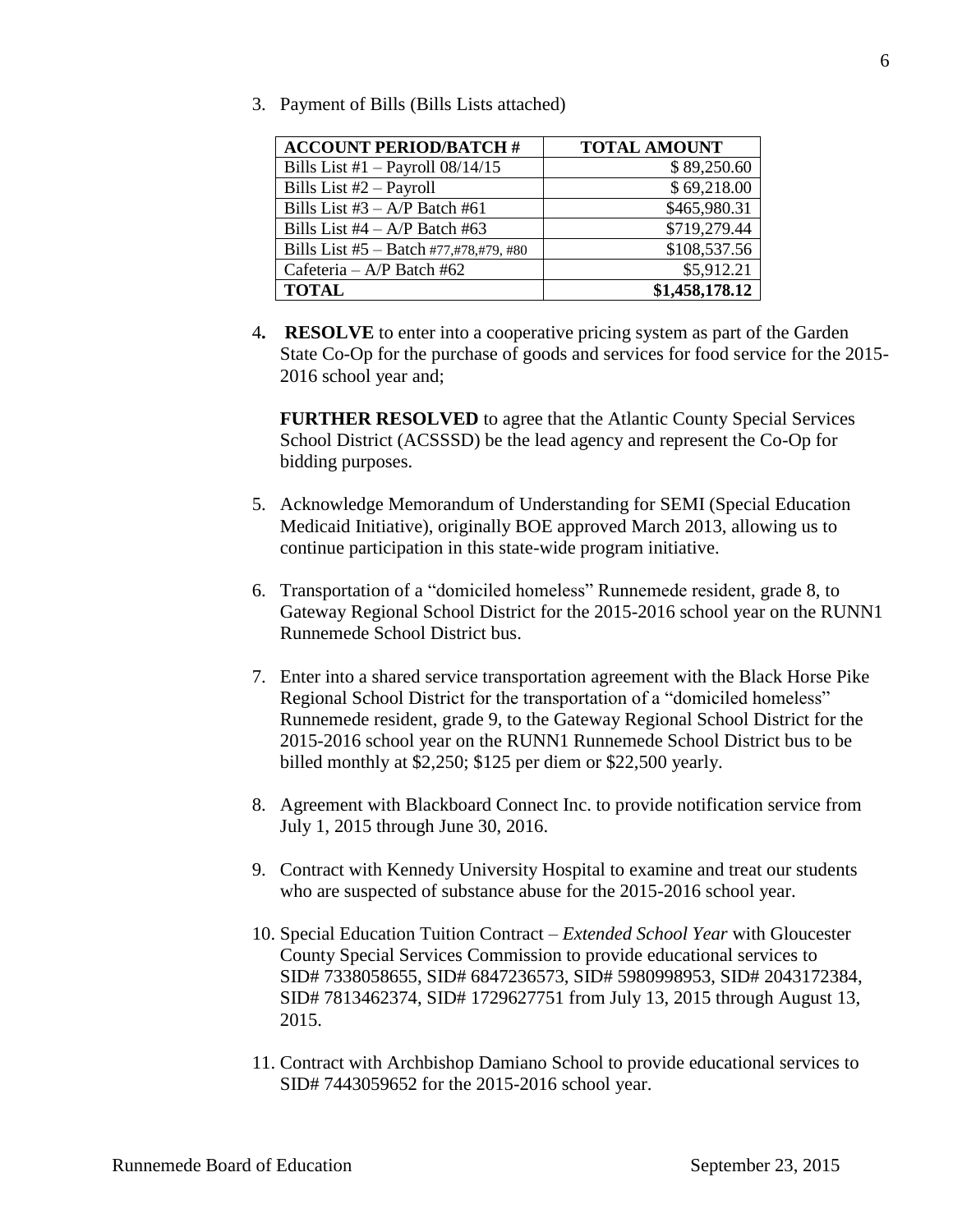- 12. Submission of NJQSAC Statement of Assurance / District Performance Review for the 2015-2016 school year.
- 13. Kingdom Charter School of Leadership tuition, as directed by State notice, for SID#3270323232 for the 2015-2016 school year. *The reason behind the payment was asked.*

ROLL CALL VOTE: 7 Yes 0 No 0 Abstain 2 Absent

**CURRICULUM** – A motion was made by Naomi Davidson and seconded by Charles Buchheim to approve the following on the recommendation of the Superintendent:

- 1. Maureen Musilli, student from CC College completing 15 hours Field Experience in Miss Majewski's classroom for Fall semester 2015.
- 2. Center for Family Service *"Girls Circle Program"* at Volz School working with Mrs. Bada and small group of girls. (No cost to the District)
- 3. Meghan Bollendorf for course approval *"101-(3763) Spanish, 202-P (3720) Philosophy"* for September 2015 – December 2015
- 4. Jeneane De John for course approval *"EDC6095 Practicum 126 Applied Thesis1"* Fall 2015
- 5. Steve Bonora for course approval *"STEM Education Curriculum & Instruction*" Summer 2015
- 6. Scott Marakovits for course approval *"LEAD 6001 Introduction to Advanced Studies"*
- 7. Jade Yezzi as mentor for Mary Moore for Master in Educational Leadership
- 8. HIB Self Assessment for the 14-15 school year
- 9. Approve Phil Silva, Vice Principal, as alternate HIB Specialist for Volz School
- 10. Nicole Larocco student from Camden County College completing 15 hours of Field Experience in Mrs. Hummel classroom for Fall semester 2015

ROLL CALL VOTE: 7 Yes 0 No 0 Abstain 2 Absent

**POLICIES/PUBLIC RELATIONS** – A motion was made by Naomi Davidson and seconded by Patricia Adair to approve the following on the recommendation of the Superintendent:

- 1. Music Fundraisers for the 2015 2016 School Year
	- a. September-October P & B Fundraiser (Candy Bars)
	- b. February Krispy Kreme Donuts
	- c. March Custom Ink/Image Market (Music Tea Shirts)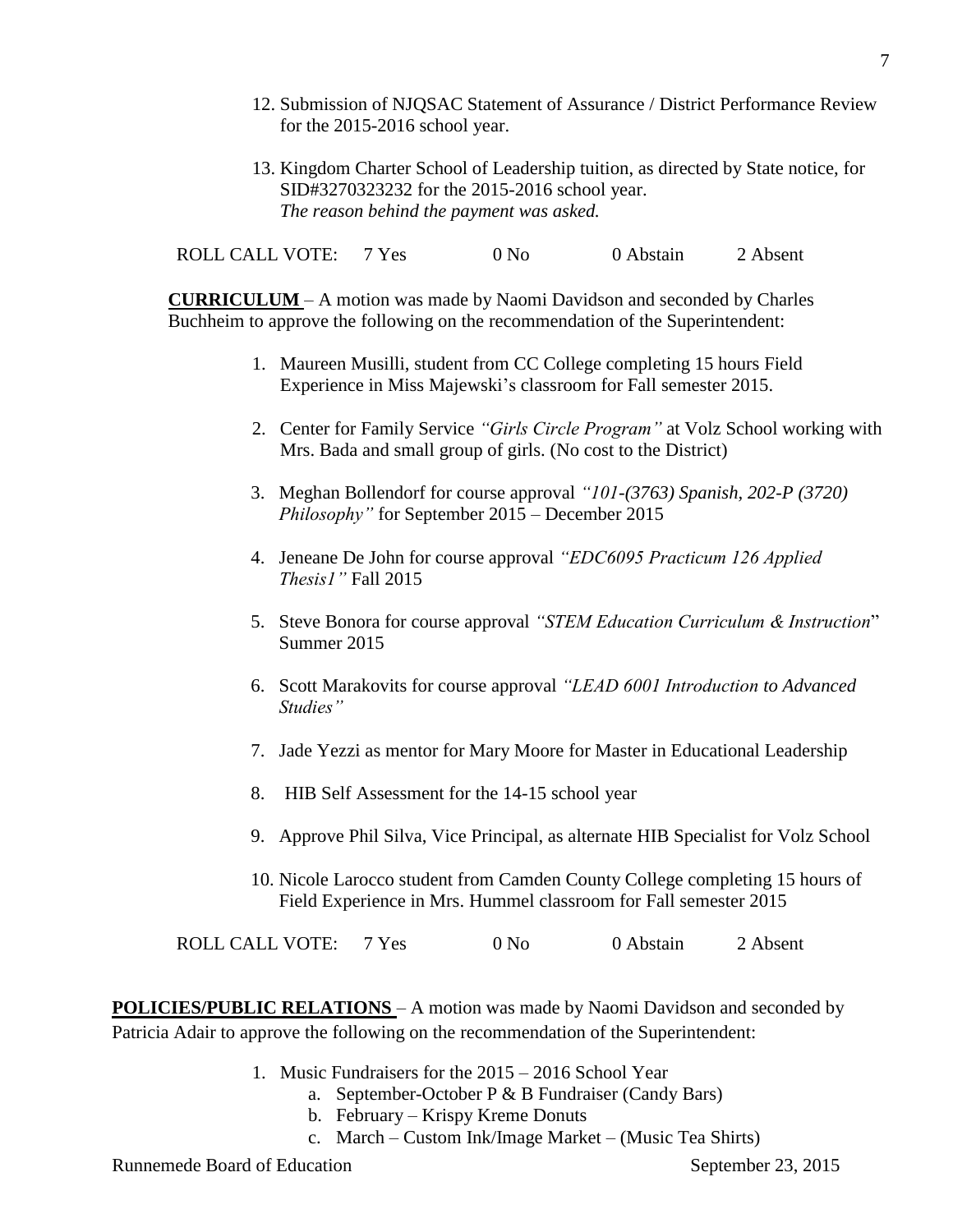- 2. *"Lee Denim Day"* as fundraiser for staff to donate to American Cancer Society on Friday, October 2, 2015.
- 3. We Care Club Fundraisers for 2015 2016 School Year
	- a. Collecting soda tabs for Ronald McDonald House
	- b. St. Jude's Math-a-thon
	- c. Leukemia and Lymphoma Society Pennies for Patients
	- d. Local seniors' projects/donations
	- e. Jump Rope for Heart
	- f. CHOP projects/donations
	- g. Local animal shelter projects/donations
	- h. Alex's Lemonade Stand
	- i. Box Tops
	- j. Pretzel Sales
- 4. Bingham & Downing School Holiday Fundraiser October  $8<sup>th</sup>$  thru October  $23<sup>rd</sup>$ .
- 5. Student Council Dance/Party October 23rd
	- a.  $4^{\text{th}} \& 5^{\text{th}}$  Grade Party 2:30 3:45
	- b.  $6^{th} 8^{th}$  Grade Dance 6:30 8:30
- 6. Policy/Regulations for Second Reading:

| a.                     |       | P#3322 Staff Member's Use of Personal Cellular         |           |          |  |  |
|------------------------|-------|--------------------------------------------------------|-----------|----------|--|--|
|                        |       | Telephones/Other Communication Devices (Revised)       |           |          |  |  |
| b.                     |       | P#4322 Staff Member's Use of Personal Cellular         |           |          |  |  |
|                        |       | Telephones/Other Communication Devices (Revised)       |           |          |  |  |
| c.                     |       | P & R #5330 Administration of Medication (M) (Revised) |           |          |  |  |
| d.                     |       | P #5339 Screening for Dyslexia (M) (Revised)           |           |          |  |  |
| e.                     |       | P#5615 Suspected Gang Activities (Revised)             |           |          |  |  |
| f.                     |       | P#5756 Transgender Students (Revised)                  |           |          |  |  |
| g.                     |       | P #8540 School Nutrition Programs (Revised)            |           |          |  |  |
| h.                     |       | R#8540 Free & Reduced Rate Meals (Abolished)           |           |          |  |  |
| 1.                     |       | P # 8550 Outstanding Food Service Charges (New)        |           |          |  |  |
| j.                     |       | P # 8820 Opening Exercises/Ceremonies (Revised)        |           |          |  |  |
| <b>ROLL CALL VOTE:</b> | 7 Yes | 0 N <sub>0</sub>                                       | 0 Abstain | 2 Absent |  |  |

#### **Recognition of Citizens and Staff – non-agenda items**

Eleanor Kelly requested a copy of the Board goals and asked if we only quantify our success by test scores. Mr. Iannucci and Mr. Buchheim addressed her concern.

#### **Executive Session - student, personnel, legal, or contractual matters –** *None*

**Board/Committee Meetings**

Runnemede Board of Education September 23, 2015